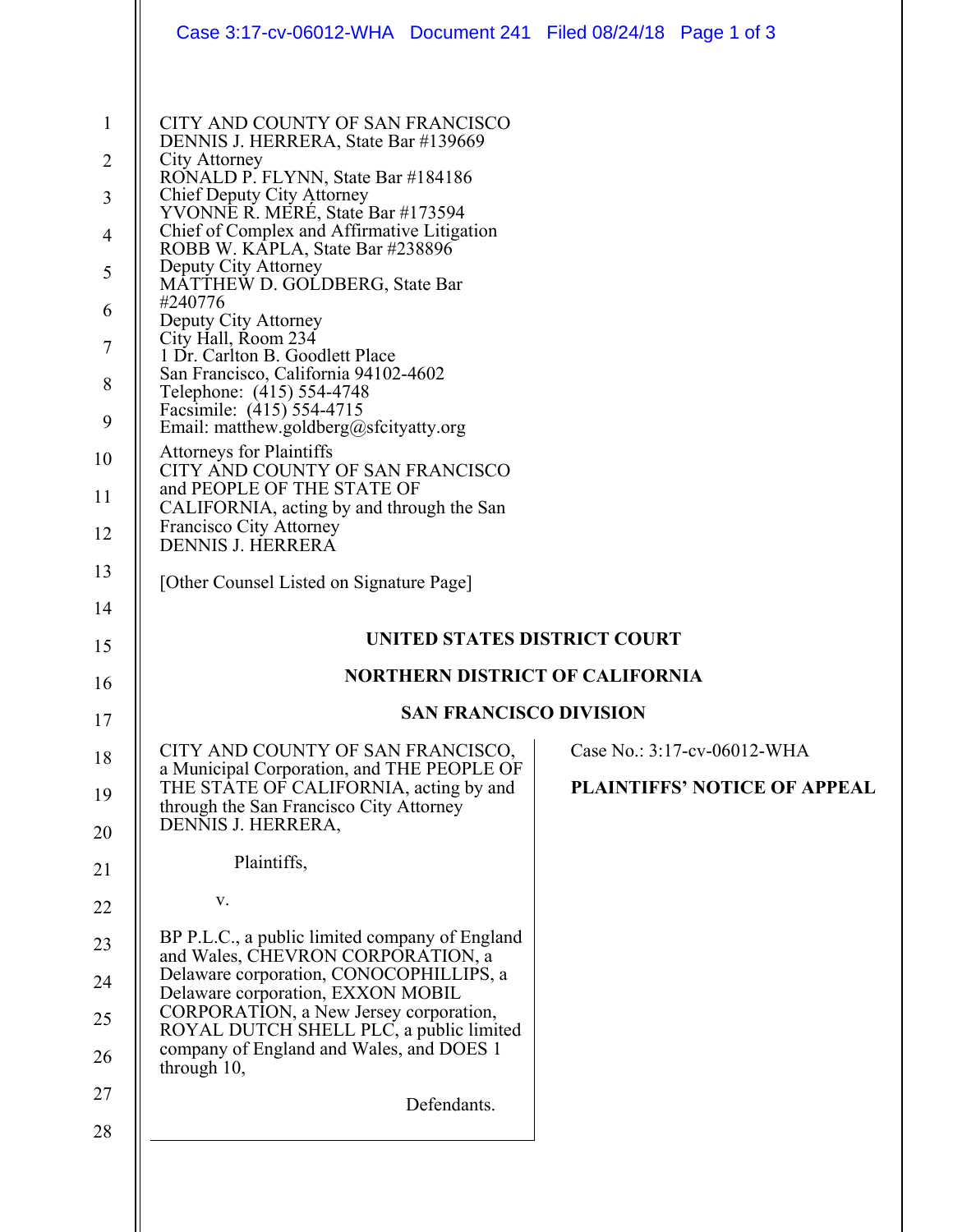| $\mathbf{1}$   | NOTICE IS HEREBY GIVEN that plaintiffs the City and County of San Francisco and                    |                                                                                                       |  |  |  |  |
|----------------|----------------------------------------------------------------------------------------------------|-------------------------------------------------------------------------------------------------------|--|--|--|--|
| $\overline{2}$ | People of the State of California, acting by and through the San Francisco City Attorney Dennis J. |                                                                                                       |  |  |  |  |
| 3              | Herrera, hereby appeal to the United States Court of Appeals for the Ninth Circuit from the        |                                                                                                       |  |  |  |  |
| $\overline{4}$ | following Opinions and Orders of the Court: Order Denying Motions to Remand on February 27,        |                                                                                                       |  |  |  |  |
| 5              | 2018 (ECF No. 116), attached hereto as Exhibit A; Order Granting Motion to Dismiss Amended         |                                                                                                       |  |  |  |  |
| 6              | Complaints on June 25, 2018 (ECF No. 236), attached hereto as Exhibit B; Order Granting            |                                                                                                       |  |  |  |  |
| $\tau$         | Motions to Dismiss for Lack of Personal Jurisdiction on July 27, 2018 (ECF No. 239), attached      |                                                                                                       |  |  |  |  |
| 8              | hereto as Exhibit C; and from the Judgment entered by the Clerk of Court on July 27, 2018 (ECF     |                                                                                                       |  |  |  |  |
| 9              | No. 240), attached hereto as Exhibit D.                                                            |                                                                                                       |  |  |  |  |
| 10             | Attached as Exhibit E is the Representation Statement pursuant to Federal Rule of                  |                                                                                                       |  |  |  |  |
| 11             | Appellate Procedure 12(b) and Ninth Circuit Rule 3-2.                                              |                                                                                                       |  |  |  |  |
| 12             |                                                                                                    |                                                                                                       |  |  |  |  |
| 13             | Dated: August 24, 2018                                                                             | Respectfully submitted,                                                                               |  |  |  |  |
| 14             |                                                                                                    | ** /s/ Matthew D. Goldberg                                                                            |  |  |  |  |
| 15             |                                                                                                    | DENNIS J. HERRERA, State Bar #139669<br><b>City Attorney</b>                                          |  |  |  |  |
| 16             |                                                                                                    | RONALD P. FLYNN, State Bar #184186<br>Chief Deputy City Attorney<br>YVONNE R. MERÉ, State Bar #173594 |  |  |  |  |
| 17             |                                                                                                    | Chief of Complex and Affirmative Litigation                                                           |  |  |  |  |
| 18             |                                                                                                    | ROBB W. KAPLA, State Bar #238896<br>Deputy City Attorney                                              |  |  |  |  |
| 19             | MATTHEW D. GOLDBERG, State Bar #240776<br>Deputy City Attorney                                     |                                                                                                       |  |  |  |  |
| 20             | City Hall, Room 234<br>1 Dr. Carlton B. Goodlett Place                                             |                                                                                                       |  |  |  |  |
| 21             | San Francisco, California 94102-4602<br>Tel.: (415) 554-4748                                       |                                                                                                       |  |  |  |  |
| 22             | Fax.: $(415)$ 554-4715<br>Email: matthew.goldberg@sfcityatty.org                                   |                                                                                                       |  |  |  |  |
| 23             |                                                                                                    | <b>Attorneys for Plaintiffs</b>                                                                       |  |  |  |  |
| 24             |                                                                                                    | CITY AND COUNTY OF SAN FRANCISCO and<br>PEOPLE OF THE STATE OF CALIFORNIA,                            |  |  |  |  |
| 25             |                                                                                                    | acting by and through San Francisco City Attorney<br><b>DENNIS J. HERRERA</b>                         |  |  |  |  |
| 26             |                                                                                                    | ** Pursuant to Civ. L.R. $5-1(i)(3)$ , the                                                            |  |  |  |  |
| 27             | electronic filer has obtained approval from this<br>signatory.                                     |                                                                                                       |  |  |  |  |
| 28             | /s/ Steve W. Berman                                                                                |                                                                                                       |  |  |  |  |
|                | PLAINTIFFS' NOTICE OF APPEAL -<br>Case No. 3:17-cv-06012-WHA                                       | $-1-$                                                                                                 |  |  |  |  |